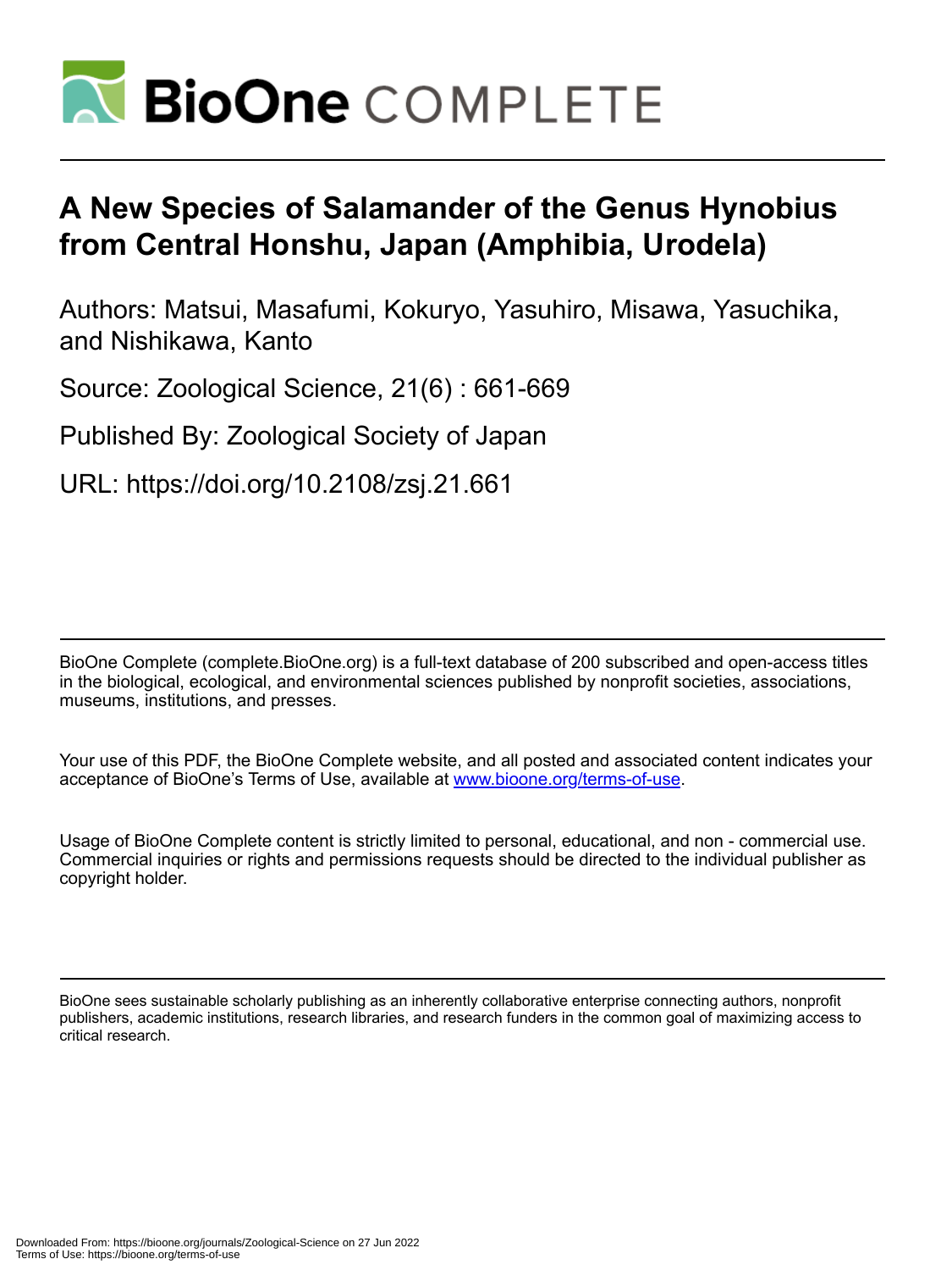## **A New Species of Salamander of the Genus** *Hynobius* **from Central Honshu, Japan (Amphibia, Urodela)**

Masafumi Matsui<sup>1\*</sup>, Yasuhiro Kokuryo<sup>2</sup>, Yasuchika Misawa<sup>3</sup> and Kanto Nishikawa<sup>1</sup>

1 *Graduate School of Human and Environmental Studies, Kyoto University, Yoshida Nihonmatsu-cho, Kyoto 606-8501, Japan* 2 *Kori 1097-4, Fujieda 426-0016, Japan* 3 *Civil Engineering and Eco-Technology Consultants, Higashi-ikebukuro 2-23-2, Toshima-ku, Tokyo 170-0013, Japan*

**ABSTRACT**—We describe a small salamander from south Central Honshu, Japan, as a new species, *Hynobius katoi*. The genetic distances between this species and several named species, including sympatric *H. kimurae*, derived from allozyme data from a starch gel electrophoresis, proved to be sufficiently large to differentiate it at a specific rank. Distribution of this species is confined to the montane regions of Shizuoka and Nagano Prefectures, on the Akaishi Mountains of the Chubu District, central Japan. It is regarded as a member of the *naevius* group of *Hynobius*, characterized by small number of large, pigmentless ova. The species differs from the other species of the *naevius* group by the combination of relatively small body size, nearly spotless body, relatively few vomerine teeth forming moderately shallow series, and unique electrophoretic pattern of isozymes.

**Key words:** Urodela, *Hynobius katoi*, central Japan, electrophoresis, taxonomy

#### **INTRODUCTION**

The small salamanders of the genus *Hynobius* are distributed in east Asia (Zhao, 1999) and belong to the family Hynobiidae which is supposed to represent a very primitive lineage within the order Urodela (Duellman and Trueb, 1986). The genus *Hynobius* comprises a large component of the species-level diversity in the herpetofauna of east Asia, and especially, of Japan (Sato, 1943; Matsui, 1996).

In early May of 1978, Mr. Makoto Kato brought us three salamander specimens from Shizuoka, southern part of central Honshu, Japan. Of these, two larger specimens, having yellow dorsal markings, were easily identified as *H. kimurae* Dunn, 1923, whereas the smallest specimen differed from them by lacking dorsal markings, and having much smaller body and shallower vomerine teeth series. Subsequent surveys of additional specimens have proved that the salamander in question could be consistently distinguished from *H. kimurae* on the basis of several characteristics, especially the smaller size and the absence of yellow dorsal marking. However, as is the case for most other Japanese salamanders (Matsui and Miyazaki, 1984; Matsui, 1987), the relatively small salamander from Shizuoka was morphologically

\* Corresponding author: Tel. +81-75-753-6846; FAX. +81-75-753-6846. E-mail: fumi@zoo.zool.kyoto-u.ac.jp similar to other allopatric *Hynobius* species, making its taxonomic status unclear solely on the morphological ground.

In this paper we describe the salamander from Shizuoka as a new species on the basis of both morphological and allozyme variation among its populations and populations of other *Hynobius* species from adjacent regions of central Honshu, from the Kanto to Kinki districts. Isozyme analysis has proven to be a highly useful technique in systematic studies of various lineages in urodele amphibians (e.g., Jackman and Wake, 1994; Hayashi and Matsui, 1988; Chippindale, 2000; Tilley, 2000; Matsui *et al.*, 2000, 2001, 2002; Nishikawa *et al*., 2001).

#### **MATERIALS AND METHODS**

#### **Morphological comparisons**

The unidentified salamanders were collected from several localities of Shizuoka and Nagano Prefectures (Appendix 1). For morphological comparisons with them, specimens belonging to the following three recognized species from surrounding regions of central Japan were used: *H. tokyoensis* Tago, 1931 from Kanagawa, *H. naevius* (Temminck and Schlegel, 1838) from Gifu, Mie, and Osaka, and *H. kimurae* from Shizuoka (syntopic with the unidentified species in some areas). The total number of specimens for each character varied with a maximum of 103. The following eight measurements were taken for those specimens in preserved state: 1) snout-vent length (SVL), from snout to anterior angle of cloaca  $[$ =sum of 2) and 3)]; 2) head length  $(HL)$ , from tip of snout to gular fold; 3) trunk length (TRL), from gular fold to anterior angle of clo-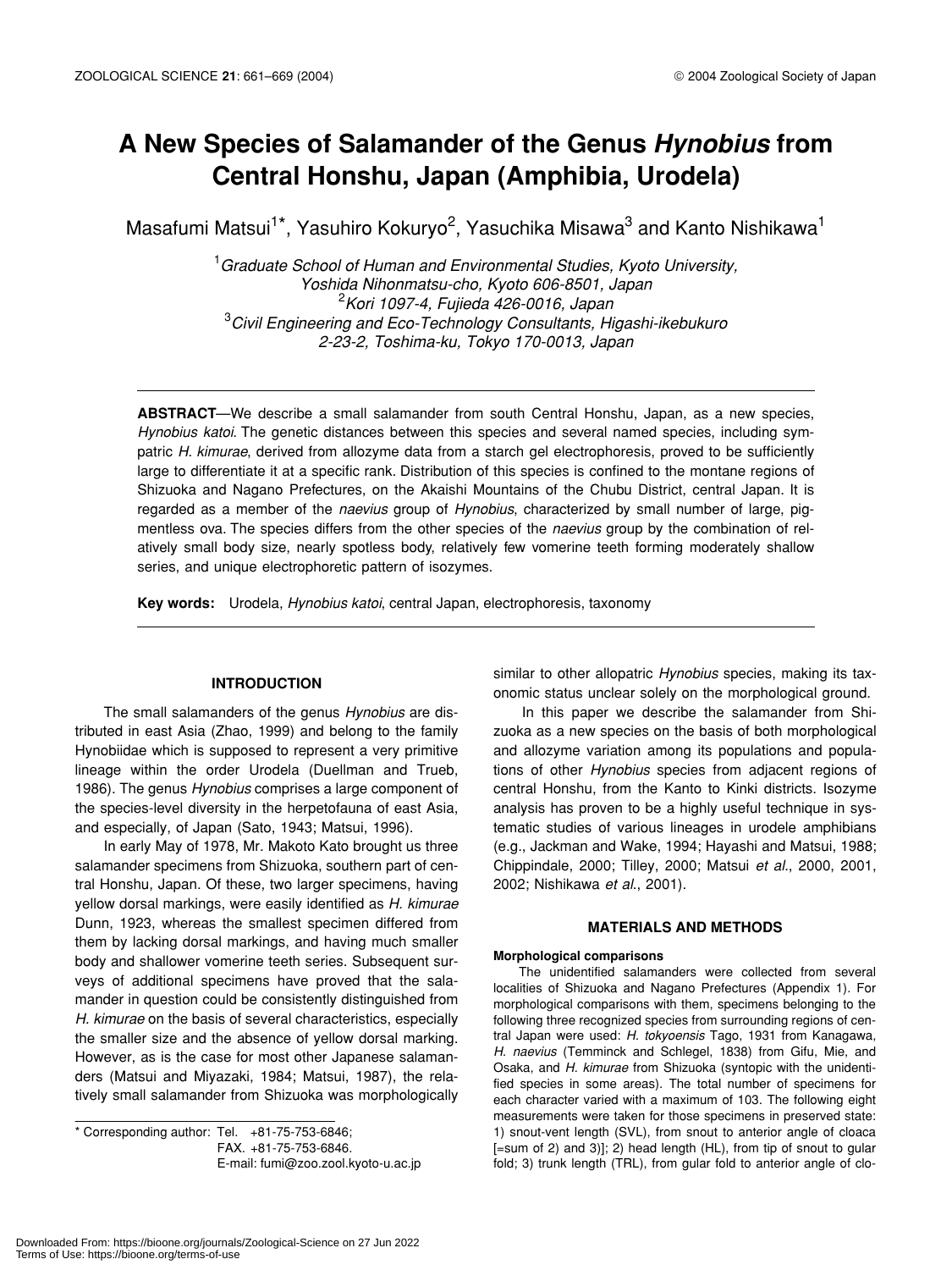aca; 4) tail length (TAL), from anterior angle of cloaca to tip of tail; 5) head width (HW), measured at jaw articulation; 6) maximum tail height (MTAH); 7) length of vomerine teeth series (VTL); and 8) width of vomerine teeth series (VTW). The number of costal grooves, including the axillary groove, was counted. Overlap of finger and toe tips when both limbs were adpressed to the body was recorded by the number of costal folds between the tips with 'plus' indicating overlap and 'minus' separation. Tukey-Kramer tests were used for morphometric comparisons, while Kruskal-Wallis or Dunn's multiple comparison tests were performed for ratio values and detection of the presence or absence of differences in the frequency distributions. A significance level of 95% was used in all statistical tests.

#### **Electrophoresis**

Allozymes from a total of 28 specimens [*H*. sp. from Shizuoka (n=13); *H. tokyoensis* from Kanagawa (n=5); *H. kimurae* from Shizuoka (n=5); *H. naevius* from Osaka (n=5)] were examined electrophoretically. In the laboratory, tissue samples of liver were removed from anesthetized salamanders and maintained frozen at –84°C until used for electrophoresis. Voucher specimens were fixed in 10% formalin, later preserved in 70% ethanol for metamorphs and 50% ethanol for larvae, and stored in Graduate School of Human and Environmental Studies, Kyoto University (KUHE) and Mr. Tanabe's private collection (T)(Appendix 2). We analyzed homogenized tissue extracts by standard horizontal starch gel electrophoresis (Murphy *et al*., 1996) at a concentration of 11.5%. We scored the products of 25 loci encoding 18 allozymes as shown in Appendix 3 for all individuals. Genetic interpretations of allozyme data followed Nishikawa *et al*. (2001). Enzyme nomenclature, E. C. numbers, and the notations of loci, electromorphs and genotypes mainly followed Murphy *et al*. (1996). Electromorphs were designated alphabetically with "a" representing the most slowly migrating variant. In order to estimate overall genetic differentiation among samples, coefficients of Nei's (1978) unbiased genetic distance and modified Rogers' distance (Wright, 1978) were computed. We estimated genetic relationships among species from the pairwise matrix of Nei's distance, clustered according to the UPGMA algorithm (Sneath and Sokal, 1973) to facilitate comparison with many similar studies in the literature, and additionally performed a neighbor-joining analysis (Saitou and Nei, 1987) using measures of modified Rogers' distance (Wright, 1978). These analyses were made by use of BIOSYS-1 (Swofford and Selander, 1981). We further performed a maximum-likelihood analysis using CONTML procedure in PHYLIP vers. 3.5 C (Felsenstein, 1993).

#### **DESCRIPTION**

### *Hynobius katoi* Matsui, Kokuryo, Misawa, et Nishikawa sp. nov. [Japanese name: Akaishi-sansyouo]

#### Fig. 1

#### **Holotype**

KUHE 17946, an adult male from Mt. Takane-San (138°11'E, 34°58'N, alt. 750 m) in Fujieda-shi, Shizuoka Prefecture, collected by Y. Kokuryo and Y. Misawa on 5 May 1994.

#### **Paratypes**

A total of 30 specimens, all from Takane-san, Fujiedashi, Shizuoka Pref. KUHE 14664–14665, two males, alt. 750 m, 6 May 1993, Y. Kokuryo and Y. Misawa; KUHE 16302, one young, alt. 720 m, 24 August 1993, Y. Kokuryo and Y. Misawa; KUHE 16676, one female, alt. 720 m, 17 Novem-



**Fig. 1.** Dorsal views of male holotype (KUHE 17946, SVL=58.4 mm) and young paratype of *Hynobius katoi* (KUHE 17945, SVL=25.7 mm).

ber, Y. Kokuryo and Y. Misawa; KUHE 17004, one female, alt. 720 m, 10 April 1994, Y. Kokuryo; KUHE 17945, one young, alt. 720 m, 24 April 1994, Y. Kokuryo; KUHE 17947– 17953, three young, three males, and one female, alt. 750 m, 3–5 May 1994, Y. Kokuryo and Y. Misawa; KUHE 18349, 18351, 18352, 18391, 18392, two young, two males, and one female, alt. 750 m, 1 April 1995, Y. Kokuryo and Y. Misawa; KUHE 18404–18407, one male and three females, alt. 720 m, 5 May 1995, Y. Kokuryo and Y. Misawa; KUHE 21685–21689, 21709, one young, three males and two females, alt. 750 m, 5 May 1996, Y. Kokuryo and Y. Misawa; KUHE 26098, 26099, one young and one male, alt. 720 m, 3 May 1999, M. Matsui.

#### **Diagnosis**

A member of the *naevius* group (Sato, 1943) of *Hynobius*: ova large, pigmentless, very few per clutch; most probably breeding in flowing water under the ground; most similar to *H. naevius* in general body proportion, but with a nearly immaculate dorsum, relatively narrower head, shorter trunk, fewer vomerine teeth, much more shallowly curved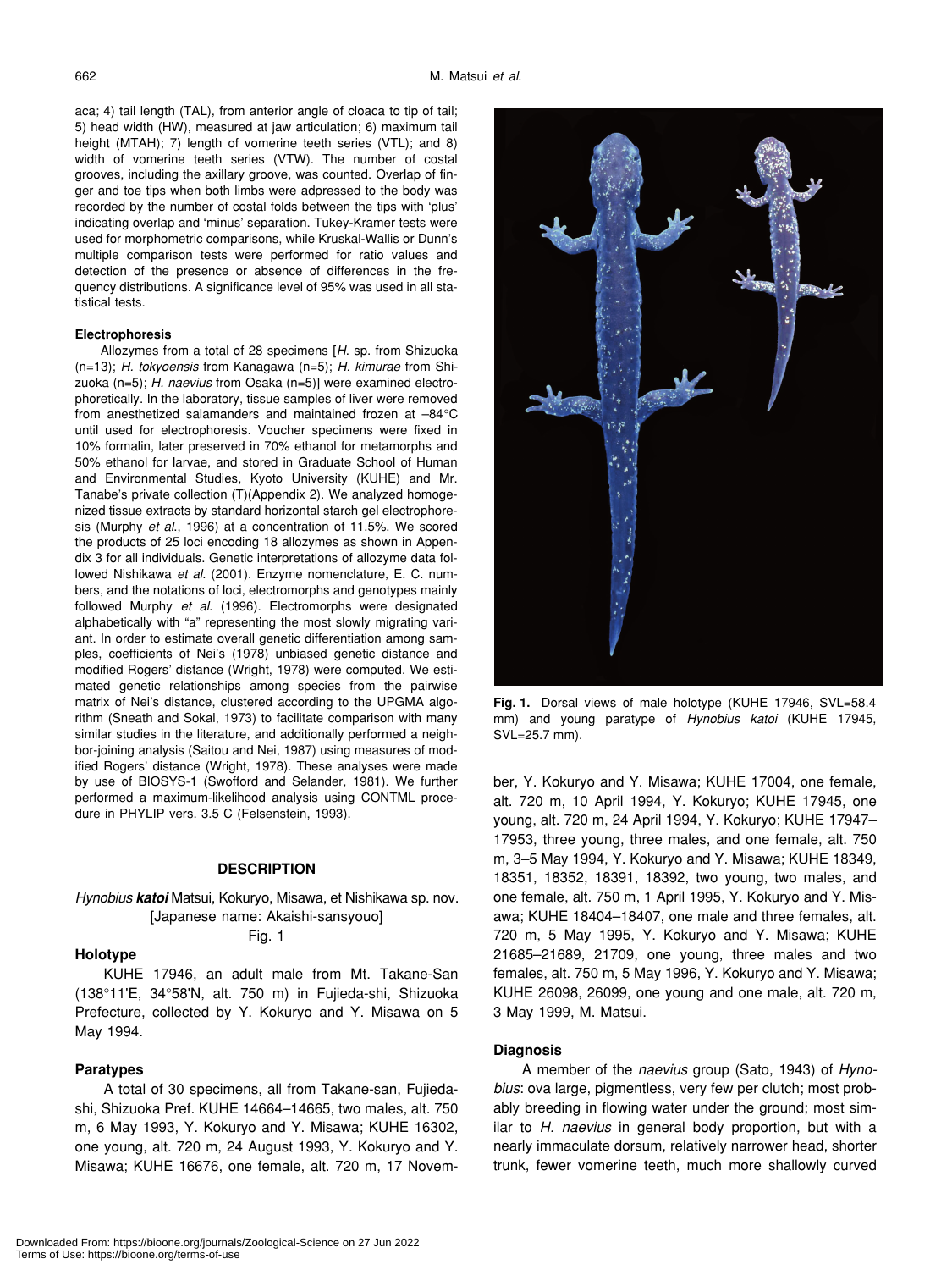**Table 1.** Comparisons of snout-vent length (SVL: means±1SD, followed by ranges in parenthesis, in mm) and percentage ratios of each of the other character dimensions to SVL (medians, followed by ranges in parenthesis) in four *Hynobius* species

|            | H. katoi        |                 | H. naevius      | H. kimurae      | H. tokyoensis   |
|------------|-----------------|-----------------|-----------------|-----------------|-----------------|
|            | 12 males        | 10 females      | 27 males        | 27 males        | 28 males        |
| <b>SVL</b> | $58.4 \pm 3.3$  | $62.7 \pm 1.6$  | $57.7 \pm 3.9$  | $84.9{\pm}5.1$  | $57.4 \pm 6.4$  |
|            | $(53.8 - 64.0)$ | $(60.2 - 66.1)$ | $(50.8 - 64.7)$ | $(76.5 - 93.1)$ | $(45.1 - 66.9)$ |
| HL         | 24.6            | 24.3            | 25.0            | 23.6            | 24.6            |
|            | $(24.3 - 25.2)$ | $(24.0 - 24.7)$ | $(23.8 - 26.4)$ | $(23.0 - 25.4)$ | $(22.4 - 27.5)$ |
| <b>HW</b>  | 16.2            | 15.6            | 19.1            | 17.0            | 17.4            |
|            | $(15.3 - 16.7)$ | $(14.8 - 16.0)$ | $(17.4 - 204)$  | $(15.5 - 18.4)$ | $(15.9 - 19.0)$ |
| <b>TRL</b> | 75.4            | 75.7            | 75.0            | 76.4            | 75.4            |
|            | $(74.8 - 75.7)$ | $(75.3 - 76.0)$ | $(73.6 - 76.2)$ | $(74.6 - 77.0)$ | $(72.5 - 77.6)$ |
| <b>TAL</b> | 73.6            | 72.9            | 65.9            | 88.2            | 86.6            |
|            | $(70.7 - 82.6)$ | $(71.2 - 73.2)$ | $(60.5 - 74.2)$ | $(81.2 - 95.8)$ | $(68.8 - 97.0)$ |
| <b>TAH</b> | 9.7             | 8.9             | 10.7            | 11.0            | 14.0            |
|            | $(7.8 - 10.7)$  | $(7.3 - 10.0)$  | $(8.8 - 12.5)$  | $(8.1 - 14.1)$  | $(10.5 - 16.1)$ |

vomerine teeth series, and large electrophoretic differences; completely different from sympatric *H. kimurae* in having a much smaller, nearly immaculate body, longer head, shorter trunk, fewer vomerine teeth, and much shallower vomerine teeth series, as well as in its electrophoretic allozyme profile.

#### **Description and variation**

The following description of *H. katoi* is based on the maximum number of 12 adult males and 10 adult females of the type series. Morphometric data are summarized in Table 1 together with those of the reference species, *H. naevius, H. kimurae*, and *H. tokyoensis*. Although males  $(mean \pm SD = 58.4 \pm 3.2$  mm,  $n=12$ ) tended to be smaller in SVL than females  $(62.6\pm1.6$  mm,  $n=10$ ), there was no statistically significant sexual dimorphism in this character (Tukey-Kramer test, *P*>0.05). Head moderately depressed, distinctly longer than broad. Males tended to have relatively longer head (HL) and shorter trunk than in females, when each dimension is converted to percentage ratio to SVL, but there were no statistically significant differences (Kruskal-Wallis test, *P*>0.05). Number of costal grooves including axillary groove 12 or 13 (Table 2), not different between the sexes, the modal number being 13 in both sexes. Limbs short, stout; fore- and hindlimbs almost always separated by at least 1 fold when adpressed; degree of separation greater in females (median=2.5 folds) than in males (median=0.75 fold; Kruskal-Wallis test, *P*<0.05; Table 3). Tail rounded at base, gradually flattening to tip, obtusely pointed at tip; tail only slightly keeled, upper keel very weakly originating at posterior two-fifth, lower one at posterior one-fifth. No development of tail fin even in breeding males. Males tending to have longer and higher tails than females, but without statistically significant support. Fifth toe very short, or rudimentary, or even absent. Vomerine teeth in two small, obliquely arched series, nearly touching at midline, usually forming a shallow "U" (Fig. 2). Combined series wider than long (VTW/

**Table 2.** Variation in the number of costal grooves, including the axillary groove, in four *Hynobius* species

|                |            |    | Number of costal grooves |    |  |
|----------------|------------|----|--------------------------|----|--|
| <b>Species</b> | n/Sex      | 12 | 13                       | 14 |  |
| H. katoi       | 20 males   | 2  | 18                       |    |  |
|                | 15 females |    | 15                       |    |  |
| H. kimurae     | 27 males   |    | 26                       |    |  |
| H. naevius     | 27 males   | 15 | 12                       |    |  |
| H. tokyoensis  | 28 males   |    | 22                       | 5  |  |

**Table 3.** Variation in the number of costal folds between adpressed limbs in four *Hynobius* species

|               |            |      | Overlap of adpressed limbs shown by number of costal folds |      |        |    |        |   |     |
|---------------|------------|------|------------------------------------------------------------|------|--------|----|--------|---|-----|
| Species       | n/Sex      | $-3$ | $-2.5$                                                     | $-2$ | $-1.5$ | -1 | $-0.5$ | 0 | 0.5 |
| H. katoi      | 20 males   |      |                                                            |      |        | 9  | 9      |   |     |
|               | 15 females | 2    | 8                                                          | 5    |        |    |        |   |     |
| H. kimurae    | 27 males   |      |                                                            | 3    | 6      | 14 | 3      |   |     |
| H. naevius    | 27 males   |      | 4                                                          | 14   | 6      | 2  |        |   |     |
| H. tokyoensis | 28 males   |      |                                                            |      |        | 5  | 14     |   |     |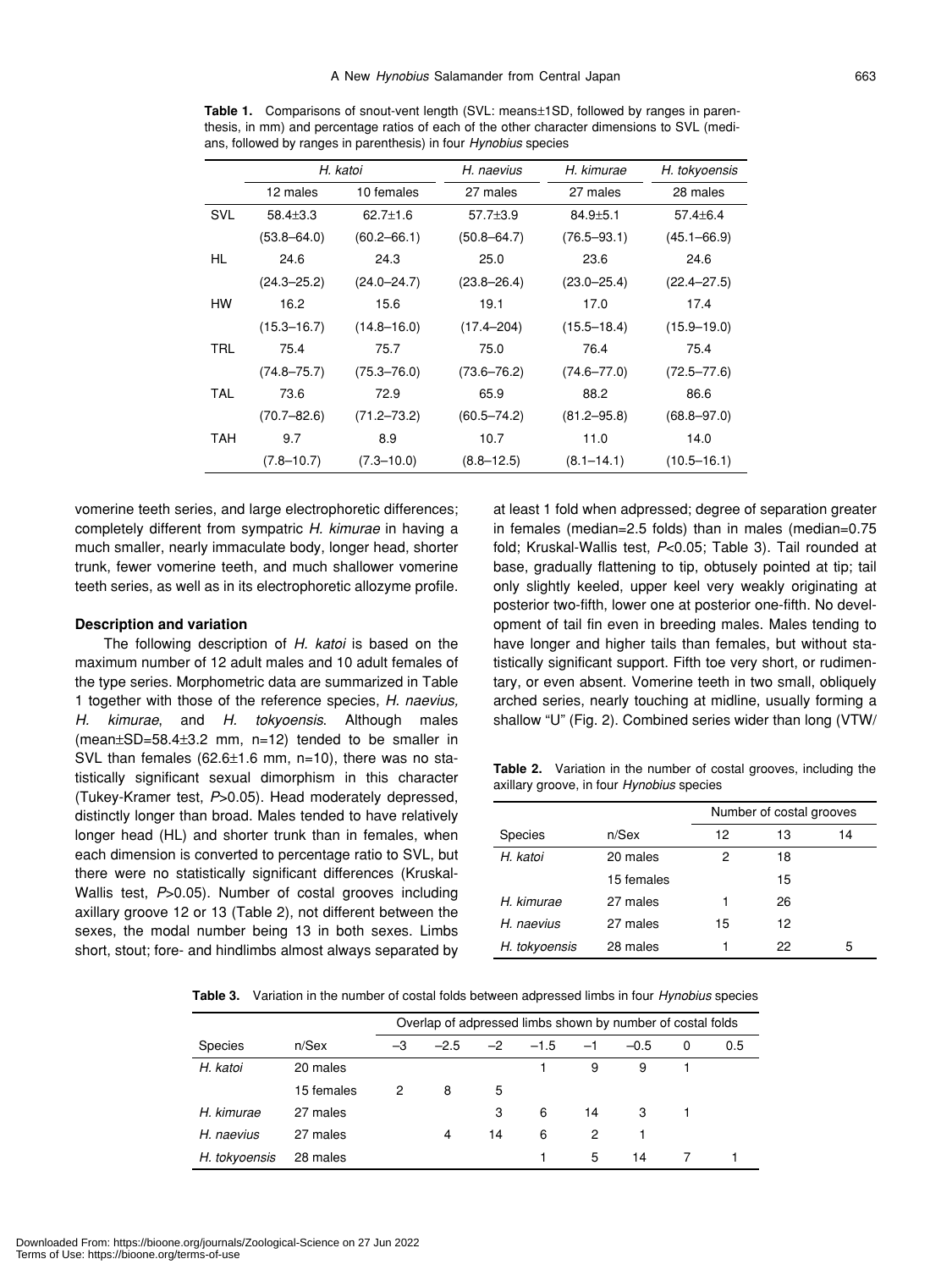

**Fig. 2.** Open mouth of holotype of *Hynobius katoi* (KUHE 17946) showing shape of vomerine teeth series. Scale bar indicates 1 mm.

VTL=1.18-1.81 in males and 1.18-1.71 in females), not different between sexes; VTL tending to be smaller in males than in females, but without significant difference, either.

#### **Color**

In life, dorsum uniformly dark brown, rarely scattered with silvery dots. The silvery dots developing more often in young than in adults. Underside lighter than dorsum, with silvery dots on throat and sometimes on belly. In preservative, dorsal coloration tending to fade, becoming gray brown, or otherwise, without obvious change.

#### **Measurements and counts of the holotype**

An adult male with the following measurements (mm; in



**Fig. 3.** A map of southern Central Honshu, Japan, showing the type (filled circle) and other known (filled triangle) localities of *Hynobius katoi*. Stippled area>1000 m alt.

preservative): HW 10.3, HL 14.2, head depth at posterior angle of jaw 4.2, eyelid length 3.5, anterior rim of orbit to snout 4.4, horizontal orbit diameter 2.9, interorbital distance 3.3, distance separating internal nares 3.0, distance separating external nares 3.1, SVL 58.4, axilla to groin 29.9, TAL 44.6, tail width at base 6.0, tail height at posterior angle of cloaca 4.6, tail height at middle 5.3, MTAH 5.6, axilla to tip of outstretched forelimb 13.9, groin to tip of outstretched hindlimb 16.8, VTW 3.18, VTL 2.13. The numbers of upper jaw teeth 59, lower jaw teeth 67, vomerine teeth 39, costal

**Table 4.** Allele frequencies of variable loci in four *Hynobius* species

|             |                  | Species (n)          |                   |                   |  |
|-------------|------------------|----------------------|-------------------|-------------------|--|
| Locus       | H. katoi<br>(13) | H. tokyoensis<br>(5) | H. kimurae<br>(5) | H. naevius<br>(5) |  |
| AAT-2       | a0.04            | c1.00                | b1.00             | b1.00             |  |
|             | b0.96            |                      |                   |                   |  |
| ACH-1       | a1.00            | a0.10                | b1.00             | a1.00             |  |
|             |                  | b0.90                |                   |                   |  |
| ACH-2       | c1.00            | d1.00                | b1.00             | a1.00             |  |
| EST-1       | a1.00            | b1.00                | a1.00             | b0.10             |  |
|             |                  |                      |                   | c0.90             |  |
| EST-2       | d1.00            | b1.00                | a1.00             | b0.40             |  |
|             |                  |                      |                   | c0.60             |  |
| <b>FUM</b>  | b1.00            | b1.00                | a1.00             | b1.00             |  |
| GDA         | a1.00            | b1.00                | c1.00             | c0.40             |  |
|             |                  |                      |                   | d0.60             |  |
| GPI         | a1.00            | b1.00                | b1.00             | b1.00             |  |
| LDH-1       | c1.00            | a1.00                | b1.00             | a1.00             |  |
| LDH-2       | d0.15            | b1.00                | a1.00             | c1.00             |  |
|             | e0.85            |                      |                   |                   |  |
| MDH-1       | b1.00            | a1.00                | a1.00             | b0.30             |  |
|             |                  |                      |                   | c0.70             |  |
| MDH-2       | a1.00            | a1.00                | b1.00             | a1.00             |  |
| $ME-1$      | a0.81            | c1.00                | c1.00             | c1.00             |  |
|             | b0.19            |                      |                   |                   |  |
| <b>ME-2</b> | a1.00            | a0.80                | b1.00             | a1.00             |  |
|             |                  | b0.20                |                   |                   |  |
| PEP-la      | c0.08            | c1.00                | c1.00             | a0.10             |  |
|             | d0.92            |                      |                   | b0.90             |  |
| PEP-Ig      | b1.00            | b1.00                | b1.00             | a1.00             |  |
| PEP-Igg     | a1.00            | c1.00                | c1.00             | b0.04             |  |
|             |                  |                      |                   | c0.60             |  |
| <b>PGD</b>  | b1.00            | b1.00                | c1.00             | a0.10             |  |
|             |                  |                      |                   | b0.90             |  |
| PGM-C       | b1.00            | a1.00                | d0.20             | c1.00             |  |
|             |                  |                      | e0.80             |                   |  |
| SDH         | c1.00            | a1.00                | b1.00             | b1.00             |  |
| SOD         | a1.00            | a1.00                | b1.00             | a1.00             |  |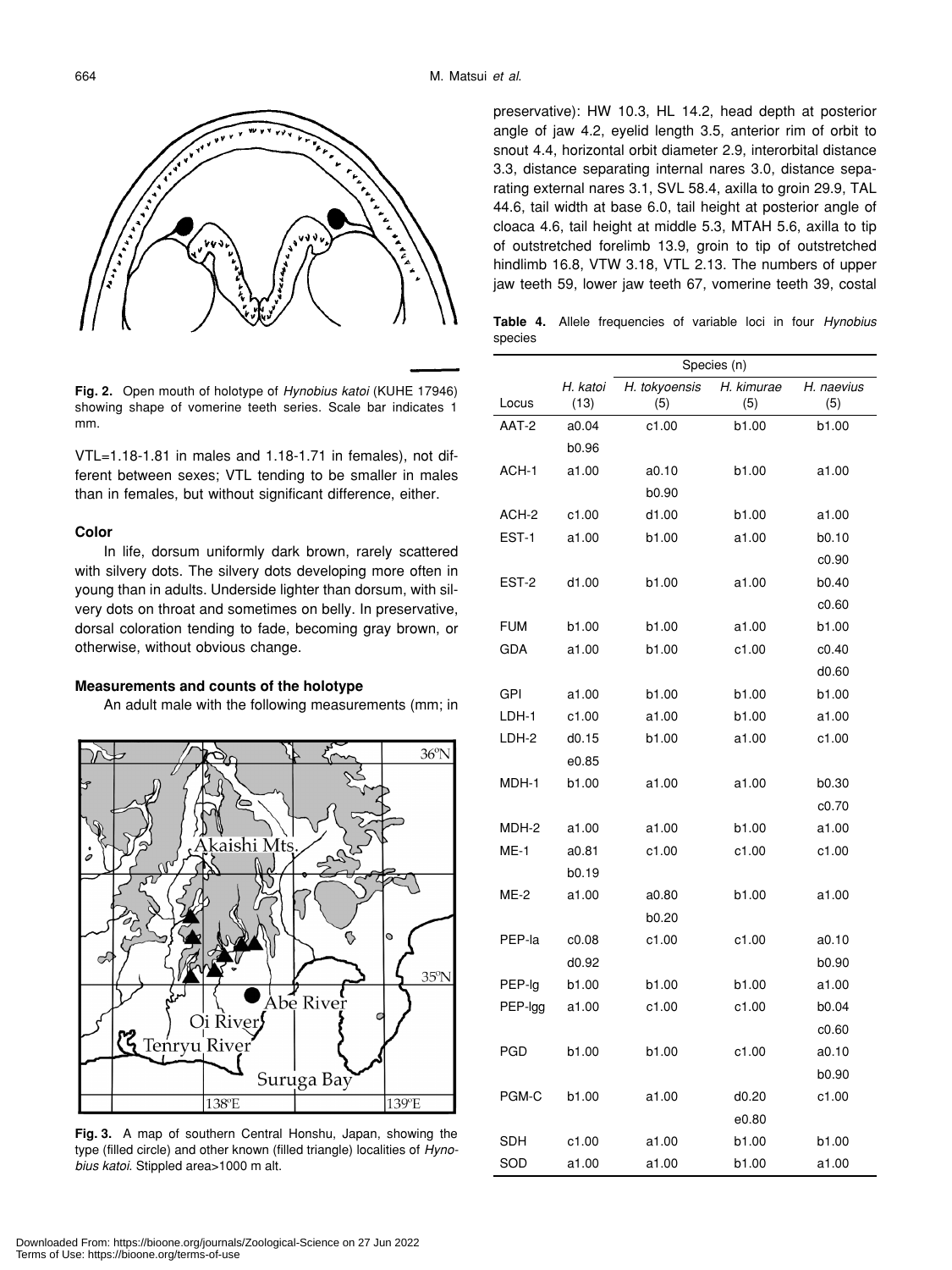grooves between axilla and groin including axillary groove 13. Adpressed limbs separated by 0.5 costal folds, fifth digits rudimentary on both hindlimbs.

#### **Etymology**

The specific name "*katoi*" is dedicated to Prof. Makoto Kato of Kyoto University who, as an undergraduate student then, first collected the species and has supported our study by offering his collections to us.

#### **Range**

Known so far only from south Central Japan, the montane region of the northwestern part of Shizuoka Prefecture (Fujieda-shi, Shizuoka-shi, Misakubo-cho, Honkawane-cho) and southeastern part of Nagano Prefecture (Minamishinano-mura), on the Akaishi Mountains (Fig. 3, Appendix 1)

**Table 5.** Matrices of Nei's (1978) unbiased genetic distance (above diagonal) and modified Rogers' genetic distance (Wright, 1978, below diagonal) for four *Hynobius* species studied

| Species         |       | 2     | 3     |       |
|-----------------|-------|-------|-------|-------|
| 1 H. katoi      |       | 0.795 | 1.244 | 0.733 |
| 2 H. tokyoensis | 0.732 |       | 0.888 | 0.571 |
| 3 H. kimurae    | 0.834 | 0.761 |       | 0.958 |
| 4 H. naevius    | 0.700 | 0.643 | 0.765 |       |



**Fig. 4.** UPGMA tree (A) constructed from Nei's (1978) distance, NJ tree (B) constructed from modified Rogers' distance (Wright, 1978), and ML tree (C) constructed by CONTML procedure in PHYLIP vers. 3.5 C (Felsenstein, 1993).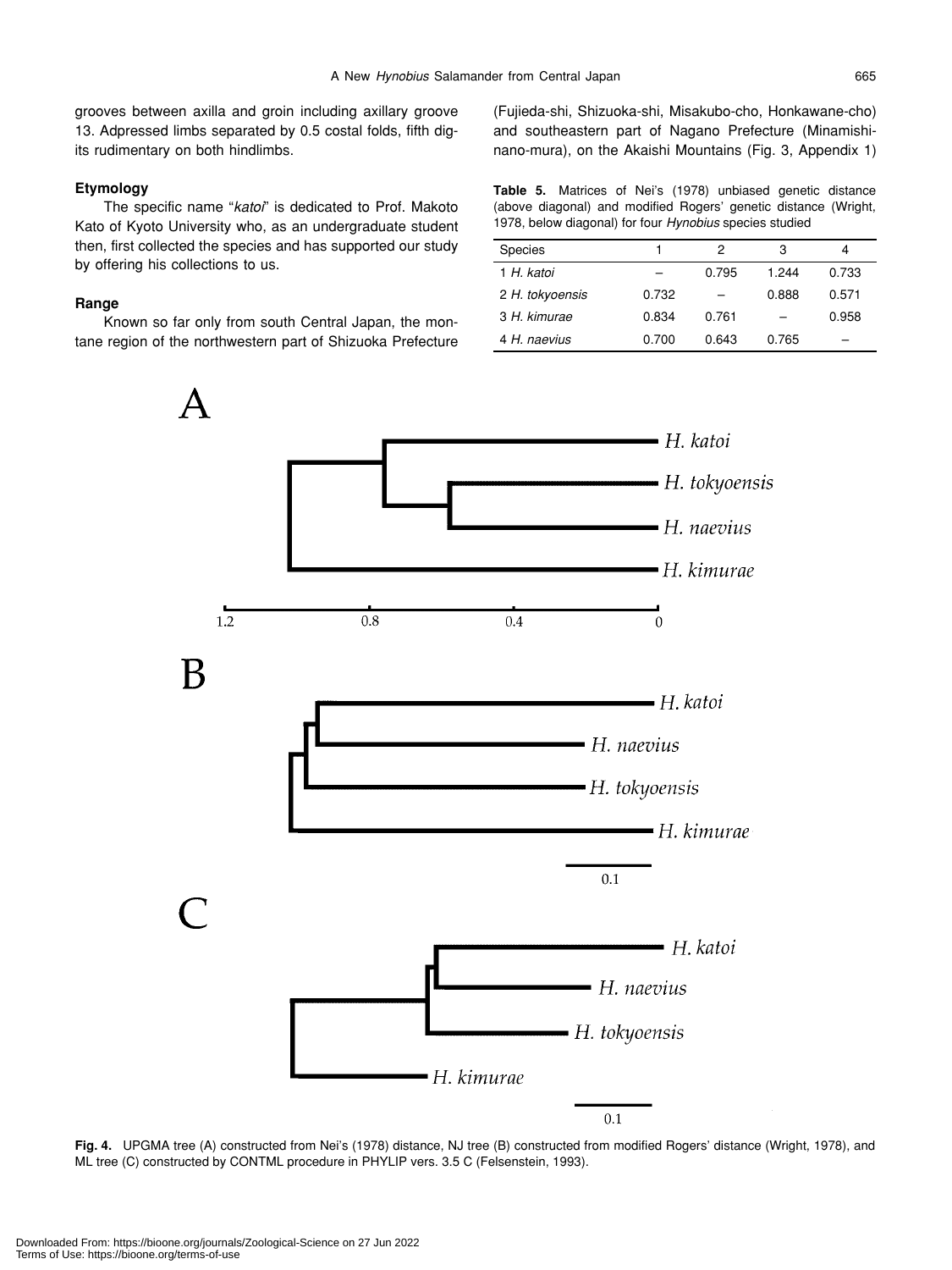and along Oi-gawa and Tenryu-gawa rivers. Known localities, 21 in number, range from 500 m to 1200 m in altitude (median=750 m).

#### **Morphological comparisons**

In SVL, *H. katoi* was not significantly different from *H. naevius* from Chubu and Kinki regions and *H. tokyoensis* males from Kanagawa (Tukey-Kramer test, *P*>0.05), but was much smaller than sympatric *H. kimurae* from Shizuoka (Tukey-Kramer test, *P*<0.01).

By comparing percentage ratios of each character dimension relative to SVL, the following significant differences in body shape were detected (Dunn's test, *P*<0.05). In males, *H. katoi* differed from *H. tokyoensis* from Kanagawa in lower tail. *Hynobius naevius* from Chubu and Kinki regions had wider head and longer trunk than *H. katoi. Hynobius kimurae* from Shizuoka differed from *H. katoi* in having shorter head and longer trunk. Limited numbers of female samples for the present species prohibited detailed statistical comparisons in this sex.

No statistically significant interspecific differences were observed in the number of costal grooves and the degree of limb overlap. However, in males, *H. katoi* had significantly smaller number of vomerine teeth than *H. kimurae* and *H. naevius* (Tukey-Kramer test, *P*<0.01). The shape of the vomerine teeth series, as expressed by the ratio of width to length, differed among the species with *H. katoi* having vomerine teeth series that are much shallower than *H. naevius* and *H. kimurae* (Dunn's test, *P*<0.01).

#### **Allozymes**

Of the 25 loci scored, 21 were polymorphic in at least some species (Table 4). The number of polymorphic loci and the mean number of alleles per locus per sample in *H. katoi* were 12.0 and 1.2, respectively, and were intermediate among the four species (4.0–28.0 and 1.0–1.3, respectively). When compared with *H. kimurae*, *H. naevius*, and *H. tokyoensis*, electromorphs unique to *H. katoi* have been detected at as many as 10 loci (ACH-2, EST-2, GDA, GPI, LDH-1, LDH-2, ME-1, PEP-lgg, PGM-C, and SDH), and at one locus (PEP-la), nearly fixed allelic difference was evident. Nei's (1978) distances among four species (Table 5) were very large, ranging from 0.571 to 1.244, with the highest D value between *H. katoi* and *H. kimurae*. This pattern was nearly identical in the Rogers' distances. The UPGMA tree (Fig. 4A) was slightly different from NJ and ML trees (Fig. 4B, C) in topology. In the UPGMA tree, the first major branching event clearly separated *H. kimurae* from all other species, and the second major branching event separated *H. katoi* from a cluster consisting of *H. tokyoensis* and *H. naevius*. In the NJ and ML trees, *H. katoi* formed a cluster with *H. naevius* and together formed the sister group to *H. tokyoensis*.

#### **Fecundity and natural history**

The natural history of *H. katoi* is poorly understood, and

egg sacs or larvae are yet to be found in nature despite our extensive field surveys. The numbers of eggs found in ovaries of the two collected females were nine and 13 (mean=11). The mean diameter of ova found in ovaries of the two females were 4.8 and 5.0 (mean=4.9) mm. Both the animal and the vegetal poles are cream in color. Because females with ripe eggs were collected from late April to early May, breeding seems to occur in spring. The smallest young (19.2 mm SVL), collected in late August, is considered to have just metamorphosed. In some larvae, metamorphosis seems to occur in the year of oviposition.

#### **Protection**

The new species has been cited in the Red Data Book of Shizuoka Prefecture as an endangered species, *Hynobius* sp.

#### **DISCUSSION**

Recent findings of Japanese salamander species have chiefly been supported by the use of biochemical techniques (Matsui, 2000), and isozyme variation appears to be the best descriptor of *H. katoi* as a separate species. The description of *H. katoi* as a new species raises the number of Japanese *Hynobius* species to 16 (Matsui *et al*., 2002).

According to Sato (1943:24, 500), Japanese species of the genus *Hynobius* are split into the lowland, still-water breeding type (lentic breeder) of the *nebulosus* and *lichenatus* groups, and the montane, stream breeding type (lotic breeder) of the *naevius* group. Although this classification has minor problems in a strict sense (Matsui, 1987), it can be generally advocated because each ecological type includes members that are fairly uniform in adult morphology. In contrast to the compressed tails of lentic type salamanders, for example, salamanders of the lotic type have thick tails (Sato, 1943), and the latter is the case in *H. katoi*.

The nine and 13 eggs found in ovaries of the two females of *H. katoi* are much less than the clutch sizes previously reported for Japanese *Hynobius* species (Sengoku *et al*., 1996). Among ten species of lowland, lentic breeders, the mean of the minimum and maximum clutch sizes varies from 50.5 to 110 (median=92.5), whereas in five lotic breeding species it ranges from 26.5 to 40 (median=32). Also in clutch size, therefore, *H. katoi* is much closer to the lotic breeders than to the lentic ones.

Similarly, the non-pigmented and large egg (mean=4.9 mm) of *H. katoi* is again closer to that of the lotic breeders [e.g., mean ovum diameter=4.3–4.5 mm in *H. kimurae* (Misawa and Matsui, 1997); mean=5.1 mm in *H. naevius* (Tominaga, unpublished data)] than to small [e.g., *H. nebulosus* (mean=2.2 mm: Ento and Matsui, 2002); *H. hidamontanus* (mean=2.8 mm: Matsui, 1987)], pigmented eggs of lentic breeders. From these lines of evidence, the newly described *H. katoi*, possessing characteristics common to the lotic breeders, is judged to be a member of the *H. naevius* group of Sato (1943).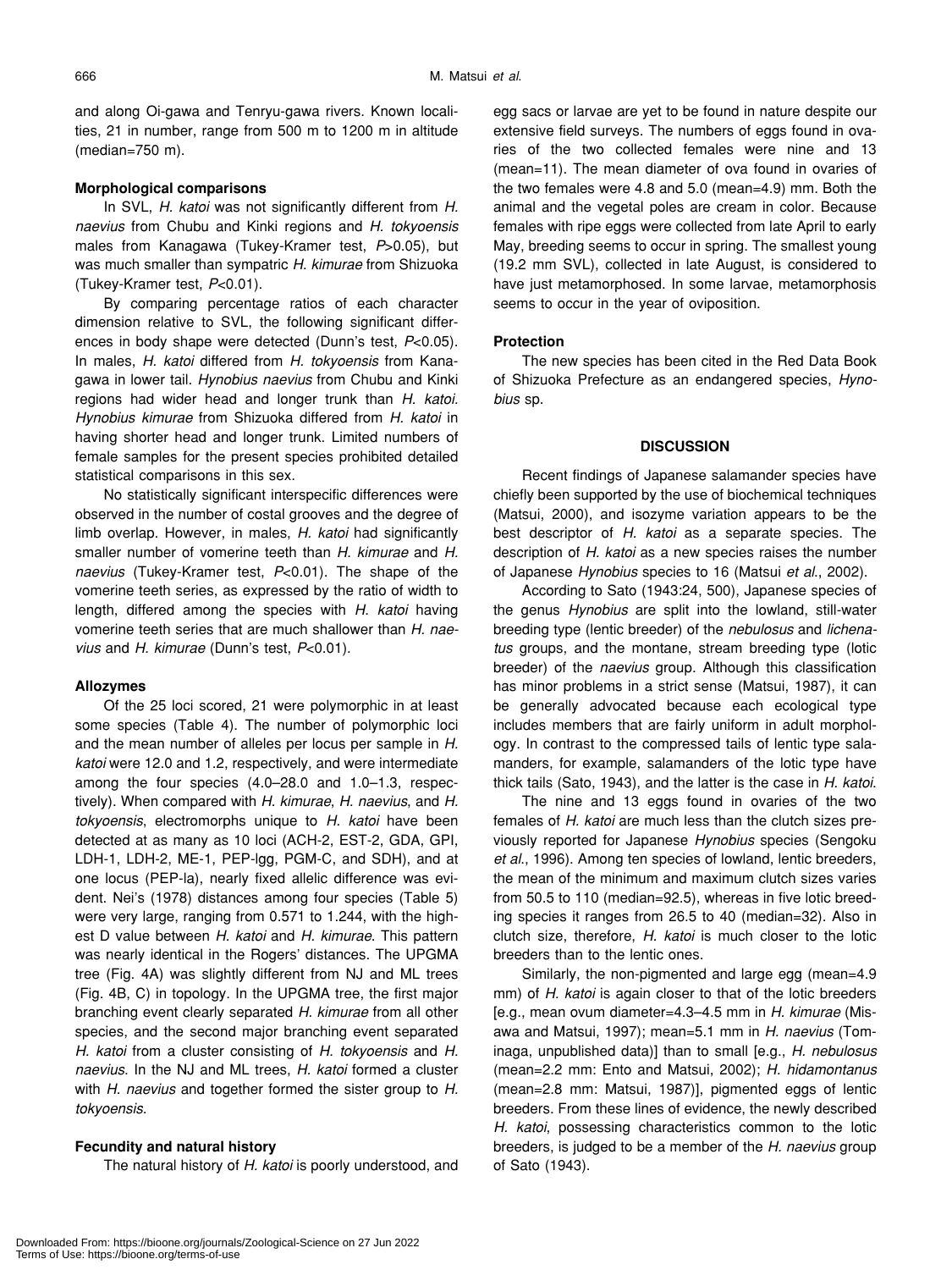As a result of the electrophoretic examination in this work, *H. katoi* was shown to be genetically very distant from the lentic breeding *H. tokyoensis* [Nei's (1978) D=0.795 (Table 5)]. However, at the same time *H. katoi* exhibited similar genetic distances from the lotic breeding *H. naevius* (D=0.733). These large genetic distances seem to indicate that *H. katoi* has a very divergent history from allied species and likely represents a good species. *Hynobius katoi* is largely sympatric with *H. kimurae* throughout its range, but allozyme variation clearly indicated genetic isolation [Nei's D=1.244], and no evidence of introgression or hybridization between these two species was detected.

Although *H. katoi* is assigned to the lotic breeding *H. naevius* group by its adult morphology and ovarian egg characteristics, current knowledge of its ecology is very limited. The distributional range of *H. katoi* is well known as an area with frequent land slipping (Saito and Fujita, 1988), and this seems to imply the presence of a large amount of underground water. Recently two syntopic morphotypes of *H. naevius* were found in northern Kyushu (Tominaga *et al*., 2003). Of these morphotypes, a larger bodied one breeds in small open streams and larvae are easily found, whereas the other, smaller morphotype is thought to breed in underground water and its larvae are yet to be found. This difference in breeding habits is assumed to allow these two types to coexist (Tominaga *et al*., 2003). In the case of *H. katoi*, sympatric *H. kimurae* are much larger in body size and breed in open streams, although the egg sacs are attached to the underside of stones. We consider our failure to detect eggs and larvae of *H. katoi* to be attributed to its possible breeding in small underground streams. The size difference between *H. katoi* and *H. kimurae*, and their occupations of different breeding habitats may enable them to coexist.

Populations of *H. katoi* are distributed in a region surrounding the southern half of the Akaishi Mountains (Fig. 3), and are geographically delimited by the southern edge of the Fossa Magna (Itoigawa-Shizuoka Tectonic Line) and eastern edge of the Median Tectonic Line. Because of the complex topography of their habitat, information on the distribution of *H. katoi* should be much limited yet. Therefore, more detailed surveys are needed for the better understandings of biogeographical history of this salamander. In any case, it seems likely that the range of *H. katoi* is very limited and much smaller than that of most other Japanese *Hynobius* species. The limited distribution of *H. katoi*, coupled with its genetic distinctiveness, clearly argues for the necessity to devise immediate measures for the protection of this component of Japanese endemic biodiversity.

#### **ACKNOWLEDGMENTS**

We are particularly grateful to M. Kato for supplying the first specimen of *H. katoi* and valuable information. We thank M. Yamagami, H. Takahashi, H. Ishikawa, and T. Sawahata for information and collection of materials. D. Weisrock kindly corrected verbal errors.

#### **REFERENCES**

- Boyer SH, Fainer DC, Watson EJ (1963) Lactate dehydrogenase variation from human blood: evidence for molecular subunit. Science 141: 642–643
- Chippindale, PT (2000) Species boundaries and species diversity in the central Texas hemidactyliine plethodontid salamanders, genus *Eurycea*. In "The Biology of Plethodontid Salamanders" Ed by RC Bruce, RG Jaeger, L Houck, Kluwer Academic/Plenum Publishers, New York, pp 149–165
- Clayton JW, Tretiak DN (1972) Amine-citrate buffers for pH control in starch gel electrophoresis. J Fish Res Board Canada 29: 1169–1172
- Duellman, WE, Trueb L (1986) Biology of Amphibians. McGraw-Hill, New York
- Ento K, Matsui M (2002) Estimation of age structure by skeletochronology of a population of *Hynobius nebulosus* in a breeding season (Amphibia, Urodela). Zool Sci 19: 241–247
- Felsenstein, J (1993) PHYLIP (phylogeny inference package) Version 3.5c. Department of Genetics, Univ Washington, Seattle
- Hayashi T, Matsui M (1988) Biochemical differentiation in Japanese newts, genus *Cynops* (Salamandridae). Zool Sci 5: 1121–1136
- Jackman TR, Wake DB (1994) Evolutionary and historical analysis of protein variation in the blotched forms of salamanders of the *Ensatina* complex (Amphibia: Plethodontidae). Evolution 48: 876–897
- Matsui M (1987) Isozyme variation in salamanders of the *nebulosus-lichenatus* complex of the genus *Hynobius* from eastern Honshu, Japan, with a description of a new species. Jpn J Herpetol 12: 50–64
- Matsui M (1996) Urodela. In "The Encyclopedia of Animals in Japan. Vol 5: Amphibians, Reptiles, Chondrichthyes" Ed by S Sengoku, T Hikida, M Matsui, K Nakaya, Heibonsha, Tokyo, p 8
- Matsui M (2000) Batrachology of Japan and adjacent regions–a systematic review. Comp Biochem Physiol B 126: 247–256
- Matsui M, Misawa Y, Nishikawa K, Tanabe S (2000) Allozymic variation of *Hynobius kimurae* Dunn (Amphibia, Caudata). Comp Biochem Physiol B 125: 115–125
- Matsui M, Miyazaki K (1984) *Hynobius takedai* (Amphibia, Urodela), a new species of salamander from Japan. Zool Sci 1: 665–671
- Matsui M, Nishikawa K, Misawa Y, Kakegawa M, Sugahara T (2002) Taxonomic relationships of an endangered salamander *Hynobius hidamontanus* Matsui, 1987 with *H. tenuis* Nambu, 1991 (Amphibia: Caudata). Current Herpetol 21: 25–34
- Matsui M, Nishikawa K, Tanabe S, Misawa Y (2001) Systematic status of *Hynobius tokyoensis* from Aichi Prefecture, Japan (Amphibia; Urodela). Comp Biochem Physiol B 130: 181–189
- Misawa Y, Matsui M (1997) Larval life history variation in two populations of the Japanese salamander *Hynobius kimurae* (Amphibia, Urodela). Zool Sci 14: 257–262
- Murphy RW, Sites JW Jr, Buth DG, Haufler CH (1996) Proteins: Isozyme electrophoresis. In "Molecular Systematics, 2nd ed" Ed by DM Hillis, C Moritz, BK Mable, Sinauer Associates, Sunderland, pp 51–120
- Nei, M (1978) Estimation of average heterozygosity and genetic distance from a small number of individuals. Genetics 89: 583– 590
- Nishikawa K, Matsui M, Tanabe S, Sato S (2001) Geographic enzyme variation in a Japanese salamander, *Hynobius boulengeri* Thompson (Amphibia: Caudata). Herpetologica 57: 281–294
- Saitou N, Nei M (1987) The neighbor-joining method: a new method for reconstructing phylogenetic trees. Mol Biol Evol 4: 406–425
- Saito Y, Fujita Y (1988) Slope disaster. In "Regional Geology of Japan, Part 4, Chubu I" Ed by Edit Comm Chubu I, Part 4 of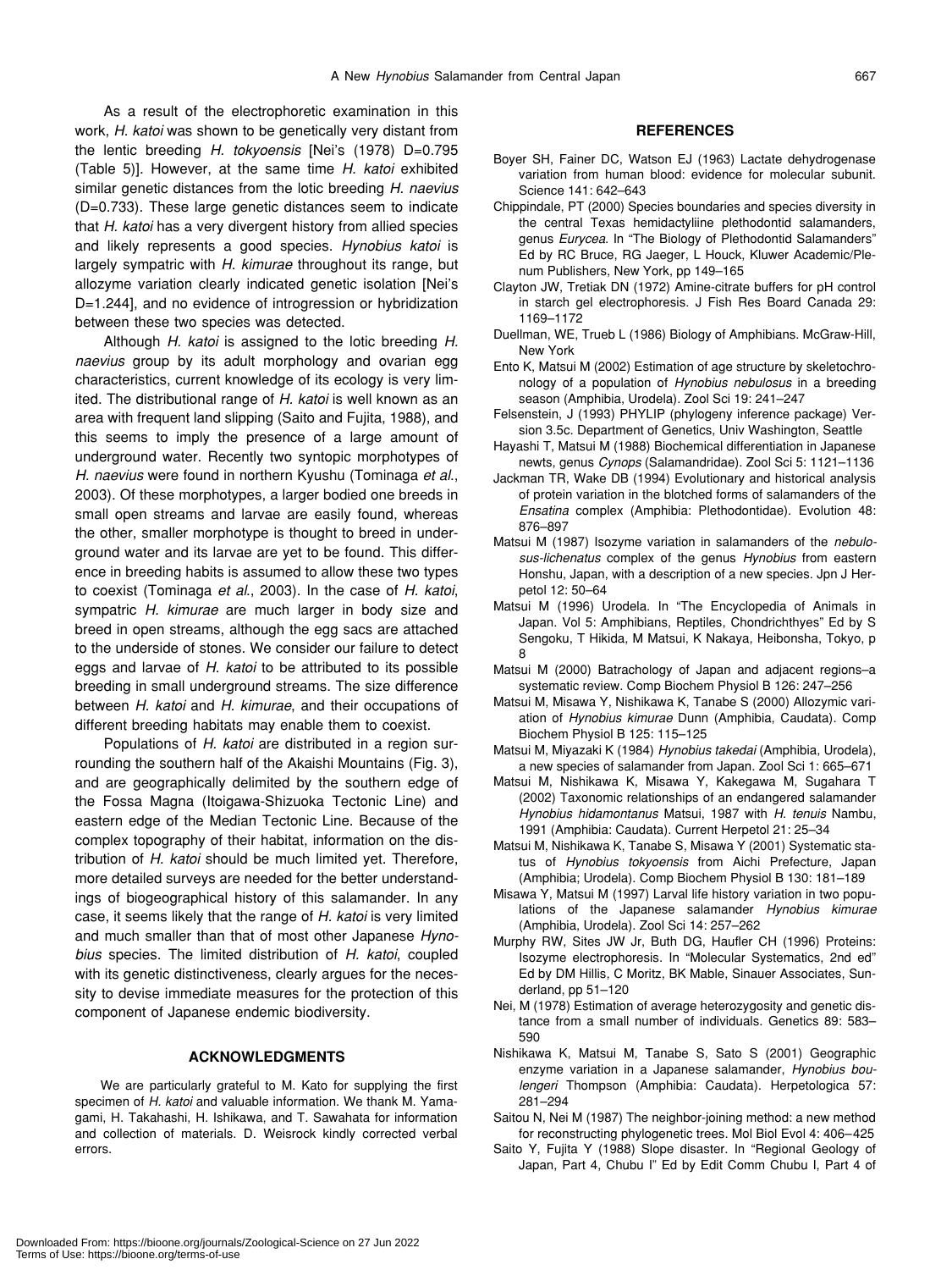Reg Geol Japan, Kyoritsu Shuppan, Tokyo, pp 249–252

- Sato I (1943) A Monograph of the Tailed Batrachians of Japan. Nippon Shuppan-sha, Osaka
- Sengoku S, Hikida T, Matsui M, Nakaya K (ed) (1996) The Encyclopedia of Animals in Japan. Vol 5: Amphibians, Reptiles, Chondrichthyes. Heibonsha, Tokyo
- Shaw CR, Prasad R (1970) Starch gel electrophoresis of enzymes– a compilation of recipes. Biochem Genet 4: 297–330
- Sneath PHA, Sokal RR (1973) Numerical Taxonomy. WH Freeman, San Francisco
- Swofford DL, Selander RB (1981) BIOSYS-1: a FORTRAN program for the comprehensive analysis of electrophoretic data in population genetics and systematics. J Hered 72: 281–283
- Tilley S (2000) The systematics of *Desmognathus imitator*. In "The Biology of Plethodontid Salamanders" Ed by RC Bruce, RG Jaeger, L Houck, Kluwer Academic/Plenum Publishers, New York, pp 121–147
- Tominaga A, Matsui M, Nishikawa K, Sato S (2003) Occurrence of two types of *Hynobius naevius* in northern Kyushu, Japan (Amphibia: Urodela). Zool Sci 20: 1467–1476
- Wright S (1978) Evolution and the Genetics of Populations. Vol 4: Variability within and among Natural Populations. Univ Chicago Press, Chicago
- Zhao EM (1999) Distribution patterns of amphibians in temperate eastern Asia. In "Patterns of Distribution of Amphibians" Ed by WE Duellman, Johns Hopkins Univ Press, Baltimore, pp 421–443

(Received March 12, 2004 / Accepted March 24, 2004)

**Appendix 1** Voucher specimens morphologically examined are stored at Graduate School of Human and Environmental Studies, Kyoto University (KUHE), Dr. Takahashi's private collection (TK), and Mr. Tanabe's private collection (T).

*H. katoi*: Fujieda-shi, Shizuoka Pref.: KUHE 14664, 14665, 16302, 16676, 17004, 17945–17953, 18349, 18351, 18352, 18391, 18392, 18404–18407, 21685–21689, 21709, 26098, 26099, 29767; Shizuoka-shi, Shizuoka Pref.: KUHE 5404; Misakubo-cho, Shizuoka Pref.: KUHE 21706, 21707, 22885, 22886, 22926–22928, 27154, 27155; Honkawane-cho, Shizuoka Pref.: KUHE 16108, 16109, 29677–29681, 29768–29770; Minamishinano-mura, Nagano Pref.: KUHE 33928, TK unnumbered three specimens.

*H. naevius*: Fujihashi-mura, Gifu Pref.: KUHE 27396–27399, 27406, 27408, 27531–27533, 27632, 27636, 28762, 28765, 28775, T3045, T3046; Tsuchiyama-cho, Shiga Pref.: KUHE 7504, 28477, 28710, T-2799, T-2804; Suzuka-shi, Mie Pref.: KUHE 6378; Izumi-shi, Osaka Pref.: T-2695, T-, T-2854, T-2989, T-2990.

*H. kimurae*: Shizuoka-shi, Shizuoka Pref.: KUHE 16942, 16944–16650, 16977, 18114, 18115, 24564, 24565; Misakubo-cho, Shizuoka Pref.: KUHE 17944, 18835–18840, 18844–18848, 21537, 21708.

*H. tokyoensis*: Yokosuka-shi, Kanagawa Pref.: KUHE 13192–13219.

**Appendix 2** Voucher specimens used for electrophoretic analyses are stored at Graduate School of Human and Environmental Studies, Kyoto University (KUHE) and Mr. Tanabe's private collection (T).

*H. katoi*: Fujieda-shi, Shizuoka Pref.: KUHE 16676, 17004, 17946, 18391, 18392, 18404–18406, 21685–21689.

*H. naevius*: Chihaya-Akasaka-mura, Osaka Pref.: KUHE unnumbered one specimen; T 2677–2680.

*H. kimurae*: Shizuoka-shi, Shizuoka Pref.: KUHE 16942–16946.

*H. tokyoensis*: Yokosuka-shi, Kanagawa Pref.: KUHE 14395, 14397, 14400, 14402, 14405.